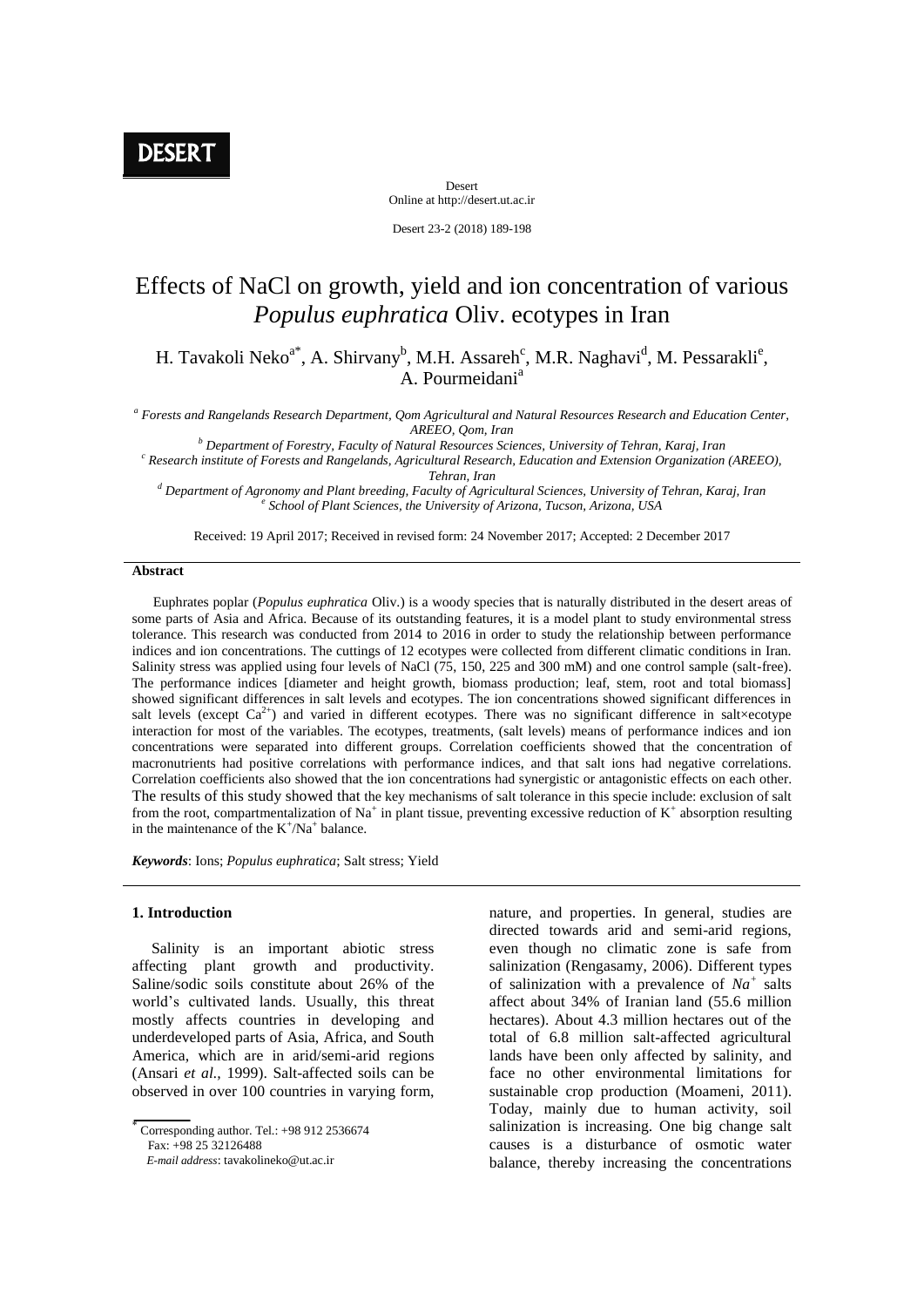of toxic ions which result in membrane disorganization, ion toxicity, and oxidative stress (Hasegawa *et al.*, 2000; Ottow *et al.*, 2005; Zhu, 2001). *Populus euphratica* is a tree with significant tolerance against salt, drought, and extreme temperature stresses (Wang *et al.*, 2008). This tree can survive for tens of years in harsh saline and arid environments, and can grow under extreme conditions such as saline and alkaline soils (Chen *et al.*, 2002; Kang *et al.*, 1996; Ottow *et al.*, 2005; Watanabe *et al.*, 2001). It is native to the semi-arid areas ranging from northwestern China to western Morocco (Browicz, 1977). . *P. euphratica,* like other species of *Populus,* subtends ecological effects such as improved microclimatic conditions, erosion control, shade or shelter, reclamation, phytoremediation, ornamental and intercropping. Its wood is used for house construction, timber, fuel wood and fiber and its leaves are used for fodder; thus, it lays an important role in the local economy. It so follows that this tree is very useful for afforestation on saline and alkaline desert areas. *P. euphratica* is important for stabilizing sand dunes and constructing agricultural greenbelts (Wei, 1993). In addition to its economic and ecological significance, *Populus* is used as a model in physiological and molecular studies on stress tolerance in tree species (Chen and Polle, 2010). *P. euphratica* can withstand up to to 450 mM NaCl under hydroponic conditions and can tolerate high  $Na^+$  and  $CI^-$  concentrations in its roots and leavesafter exposure to a salinity of 300 mM NaCl for 1 month (Chen and Polle, 2010; Gu *et al.*, 2004). Plants possess many defense responses to cope with salinity at different levels; at the whole plant level for example, one strategy sees many nonhalophytes exclude salt (Greenway and Munns, 1980); however, this strategy is not important in *P. euphratica*, which showed no restriction of *Na<sup>+</sup>* uptake into its roots (Chen *et al.*, 2001). At the cellular level, the metabolic response to salt stress is the synthesis of antioxidant enzymes, chaperones and compatible solutes (Hasegawa *et al.*, 2000; Wang *et al.*, 2008). The ability of *P. euphratica* to produce osmolytes seems to be limited (Brosche *et al.*, 2005). There is proof that  $Na<sup>+</sup>$  acts as a cheap and available osmolyte in *P. euphratica* (Ottow *et al.*, 2005). Poplar roots have been shown to accumulate higher *Na<sup>+</sup>* concentrations than the leaves. Therefore, the roots have the ability to retain considerable amounts of *Na<sup>+</sup>* . It has been claimed that *Cl–* toxicity is more damaging than *Na<sup>+</sup>* toxicity in some woody species, e.g., Citrus (Manns and Tester, 2008). In genetic variations of *P.* 

*euphratica* a fascinating question is how trees, which have a long life span and, thus, must be able to cope with abundant salt for longer periods of time, adapt to high salinity*. P. euphratica* is a model for salt tolerance in trees (Chen and Polle, 2010). The natural habitats of *P. euphratica* covered a vast area of Iran in last decade (Rechinger, 1969), but because of some threats and anthropogenic damage, its coverage, currently, is limited to some parts of west, north-west, south-west, south east, and central parts of Iran as scattered stands (Mohammadi *et al.*, 2013). Its wide distribution in the world and in Iran with a vast range of climate variability and, especially, soil and salinity, is probably due to its potentially genetic variations in its resistance to salinity. The objectives of this research are the evaluation and comparison of different *P. euphratica* ecotypes in Iran in terms of salt tolerance, how the salts accumulate in different organs of this plant and where it exhibits resistance to salinity.

### **2. Materials and Methods**

## *2.1. Study area*

 In mid-February, 1-year-old cuttings of *P. euphratica* were collected from 12 regions of Iran. Table 1 shows the locations and properties of the collection areas and Fig.1 illustrates the collection areas on a map of Iran.

### *2.2. Sampling*

 The cuttings were planted in individual pots containing Sandy-loam soil in a nursery at the University of Tehran and placed in a greenhouse; the cuttings rooted in April. The plants were irrigated 2-3 times per week, depending on evaporative demand and received 1 liter of full-strength Hoagland's nutrient solution every 2 weeks. Rooted cuttings were maintained in the greenhouse for hardening and acclimation for 6 months prior to the initiation of salt treatments (October). 180 uniform plants in height and number of leaves were used in the following experiment.

## *2.3. Stress treatments*

 Plants were subjected to increasing salinity for 2 months, and the saline treatments were imposed by top watering with 1 liter of 75, 150, 225, and 300 mM NaCl solutions twice a week. When salt treatments were initiated, plants received 1 L of full-strength Hoagland's solution on a weekly basis. Control plants were kept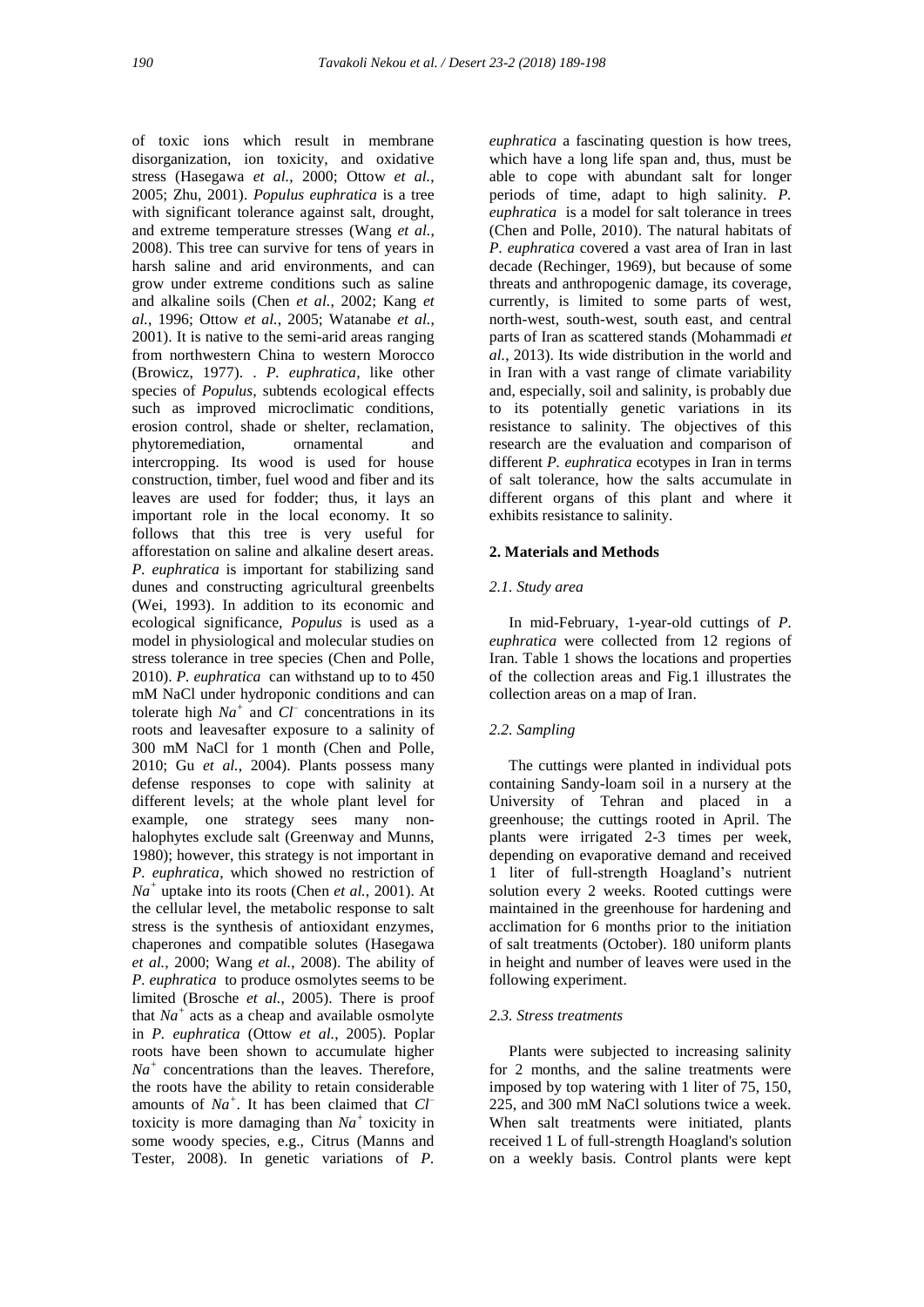well-watered with distilled water and fertilized with no addition of NaCl. Destructive harvests were made after 2 months of exposure to salt treatments. Three replicated seedlings per treatment were harvested at each sampling time.

| Name of<br>region | Province   | Symbol          | Longitude | Latitude | Elevation<br>(m) | Mean annual<br>temperature $(^{\circ}C)$ | Mean annual<br>precipitation (mm) |
|-------------------|------------|-----------------|-----------|----------|------------------|------------------------------------------|-----------------------------------|
| Jolfa             | Azerbaijan | E1              | 38 57 N   | 45 41 E  | 0703             | 14.4                                     | 179.8                             |
| Marand            | Azerbaijan | E2              | 38 31 N   | 45 24 E  | 1077             | 12.3                                     | 342.2                             |
| Maranjab          | Esfahan    | E3              | 34 13 N   | 51 40 E  | 0930             | 18.8                                     | 138.4                             |
| Manjil            | Gilan      | E4              | 36 15 N   | 49 26 E  | 0330             | 17.3                                     | 196.4                             |
| Dashlibrun        | Golestan   | E5              | 37 46 N   | 54 54 E  | 0037             | 17.1                                     | 201.9                             |
| <b>Sarakhs</b>    | Khorasan   | E6              | 36 18 N   | 61 09 E  | 0303             | 17.6                                     | 203.3                             |
| Dezful            | Khuzestan  | E7              | 32 14 N   | 48 20 E  | 0063             | 24.0                                     | 444.3                             |
| Hamidieh          | Khuzestan  | E8              | 31 31 N   | 48 28 E  | 0023             | 24.2                                     | 194.5                             |
| Mahalat           | Markazi    | E9              | 34 00 N   | 50 33 E  | 1850             | 12.8                                     | 294.2                             |
| Masumieh          | Oom        | E10             | 34 43 N   | 50 52 E  | 0910             | 18.7                                     | 146.1                             |
| Gilvan            | Zanjan     | E11             | 36 46 N   | 49 26 E  | 0376             | 17.3                                     | 196.4                             |
| Mahneshan         | Zanjan     | E <sub>12</sub> | 36 46 N   | 47 43 E  | 1706             | 14.6                                     | 207.0                             |



Fig. 1. Location of ecotypes studied

## *2.4. Traits Assessment*

 Growth measurements were started 1 day before the salt treatments. Freshness class, collar diameter, shoot height, and biomass production were measured before and after salt treatments. To convert qualitative to quantitative data of freshness, the seedlings were grouped in terms of freshness into 4 classes (4=complete freshness and 0=completely withered). Height growth was measured from the growth tip to the base of the stem. Collar diameter was measured at the base of the stem. Diameter (Di) and height (Hi) growth rates were calculated. Leaf, stem, and root dry weights were weighed to 0.001 g after 48 hours in an oven at 75°C.

 At each harvest time, soil samples were taken at 20–30 cm depth from the pots and soil water content was determined for all treatments and the control pots. Saturated paste extracts were used for EC<sub>e</sub> and pH measurements. Extracts of the soil samples (dried soil: Sodiumpolyphosphate  $1N = 1:1$ , w/v) were used for  $Na^+$ ,  $K^+$ ,  $Ca^{2+}$  and  $Mg^{2+}$  measurements. Extracts of the soil samples (dried soil: deionized water  $= 1:1$ , w/v) were used for Cl<sup>–</sup> determination. Extracts of the soil samples (dried soil: Sodiumbicarbonate 0.5 M (pH=8) = 1:2,  $w/v$ ) were used for available Phosphorus (P) as per the Olsen method (Olsen *et al.*, 1954).  $Na^+$  and  $K^+$  were measured by flame photometer (Jeenmay PFP7; UK),  $Ca^{2+}$  and  $Mg^{2+}$  were measured by complexometric titration, *P* was measured by spectrophotometer at 630 nm (Shimatsu UV-160A; Japan) and *Cl–* was measured by silver titration (AgNO<sub>3</sub> solution). The pH and  $EC_e$ were measured using extracts of the saturated soil.

 A destructive harvest was done after 60 days of exposure to the initial salt treatments. Three cuttings per treatment were harvested. Fully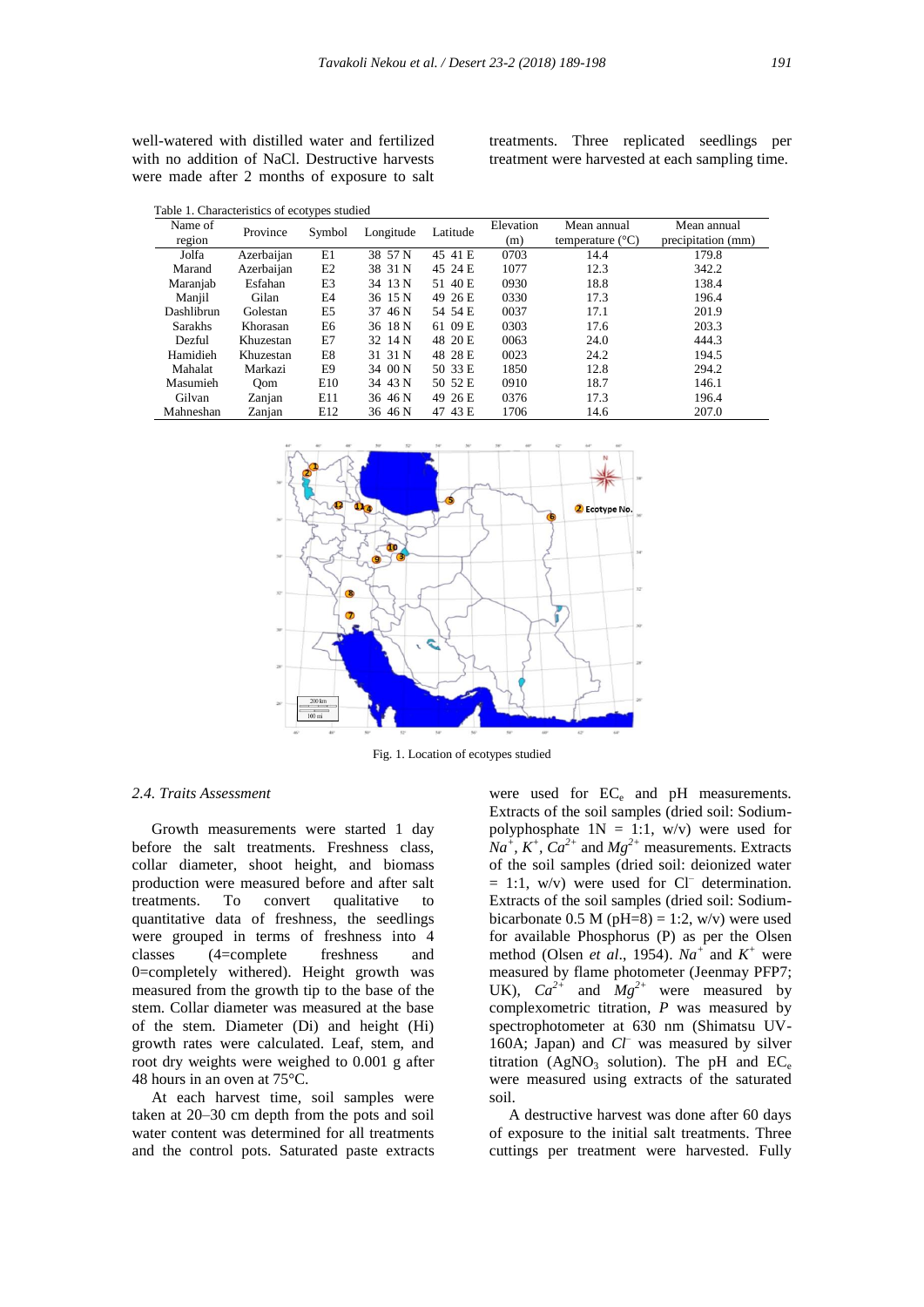expanded leaves were sampled from upper portions of the shoots. The roots were thoroughly washed free of soil with deionized water and fine roots (diameter <1 mm) were sampled for mineral analysis. All sampled materials (roots and leaves) were oven-dried (48 hours at 75°C) until a dry biomass was obtained. Dried samples were ground into a powder and stored for mineral analysis**.**

 Duplicated 1 g samples were at 600 °C for 6 hours and digested, and extracts of the plant samples (HCl  $2N$ : H<sub>2</sub>O = 1:10, v/v) were used to determine  $Na^+$  and  $K^+$  concentrations by flame photometer (Jeenmay PFP7; UK) and  $Ca^{2+}$  and  $Mg^{2+}$  by complexometric titration.

 Extracts of plant tissue samples (dried plant: deionized water = 1:100,  $w/v$ ) were used to determine *Cl–* concentration by way of a modified method of silver titration  $(AgNO<sub>3</sub>)$ solution).

 Duplicated 1 g samples were ashed at 500 °C for 6 hours and digested, and extracts of the plant samples (HCl  $2N$  : H<sub>2</sub>O = 1:10, v/v) were used for the colorimetric determination of *P* as vanadate-ammonium molybdate reagent

(vanadate‐yellow color method) by spectrophotometer (Shimatsu UV-160A; Japan) at 450 nm (Cavell, 1955).

## *2.5. Statistical analysis*

 Statistical analysis was performed using the Statistical Analysis System (9.1 SAS Institute Inc.). One-factor ANOVA was performed to identify statistically significant differences between different sampling levels of salinity and ecotypes; significant differences between the means were determined by Duncan's multiple-range test.

## **3. Results**

 The NaCl concentration in the soil subjected to salt (1 L of 75 to 300 mM NaCl) changed some parameters such as EC<sub>e</sub> and some ions, but not the pH. Also the NaCl concentration in the soil subjected to salt (1 L of 75 to 300 mM NaCl) changed some parameters such as ion concentration and SAR (Table 2).

| Table 2. Ion concentration of salinized soil and control (non-salt) |      |     |       |       |           |           |       |      |                  |                         |       |            |  |  |
|---------------------------------------------------------------------|------|-----|-------|-------|-----------|-----------|-------|------|------------------|-------------------------|-------|------------|--|--|
|                                                                     | EС   | pΗ  | Na    | $K^*$ | $Ca^{2+}$ | $Mg^{2+}$ | N     | р    | CO3 <sup>2</sup> | <b>HCO</b> <sup>2</sup> | -CF   |            |  |  |
| Treatments                                                          | dS/m |     | mmol  | mmol  | mmol      | mmol      | mmol  | mmol | mmol/k           | mmol/k                  | mmol  | <b>SAR</b> |  |  |
|                                                                     |      |     | /kg   | /kg   | /kg       | /kg       | /kg   | /kg  |                  |                         | /kg   |            |  |  |
| Control                                                             | 0.15 | 7.1 | 5.88  | 0.35  | 0.50      | 0.30      | 21.43 | 1.86 |                  | 1.88                    | 0.80  | 5.77       |  |  |
|                                                                     | 2.17 | 7.6 | 25.20 | 0.32  | 0.80      | 0.40      | 28.57 | 2.12 | $\theta$         | 2.01                    | 3.40  | 23.01      |  |  |
| 2                                                                   | 3.81 | 7.5 | 35.35 | 0.30  | 1.20      | 0.80      | 50.00 | 3.82 | 0                | 2.10                    | 5.11  | 26.64      |  |  |
|                                                                     | 5.23 | 7.5 | 39.99 | 0.35  | 1.40      | 1.00      | 58.57 | 3.45 | 0                | 2.15                    | 7.01  | 28.28      |  |  |
|                                                                     | 6.16 | 7.8 | 79.99 | 0.40  | 1.60      | 0.80      | 64.29 | 4.44 |                  | 2.67                    | 11.62 | 53.93      |  |  |

Each value is the mean of three replications.

 Variance analysis showed that salinity levels were significantly different (P≤0.001) in treatments and ecotypes, but for teats  $\times$  ecotypes interaction, it varied in each variable. There were significant differences (P≤0.001) in performance indices [diameter and height growth, biomass production; leaf, stem and root biomass (dry weight) and total biomass] at different salinity levels and different ecotypes. In general, the coefficients of variation for these variables ranged between 2.12% to 9.08%, which indicate good to fair results depending on the type of experiments and measuring methods used. Variance analysis showed that concentrations of  $Na^+$ ,  $K^+$ ,  $Ca^{2+}$ ,  $Mg^{2+}$ ,  $CT$  and *P* were significantly different (P≤0.001) due to the salinity levels in the treatments and did not have a significant difference (P≤0.05) on salinity  $\times$  ecotypes interaction; but these variables varied for different ecotypes and there were no significant differences in most of them. Generally, the coefficients of variation for these variables ranged from 2.27% to 29.17%.

 Duncan's Multiple Range Test for variables in different ecotypes showed that ecotype (5) was in the highest group in terms of freshness and ecotype (8) was in the highest group in growth and productivity indices; in contrast, ecotype (2) was in the lowest group in freshness and most of the growth and productivity indices; also ecotype (12) was in the lowest group with regards to root dry weight.

 The same test indicated that all 12 ecotypes were classified in a few groups. Concerning macronutrients and ions in leaves and roots: ecotypes 4 and 8 were in the highest group with regards to macronutrients  $(K^+, P)$ , although  $Ca^{2+}$  and  $Mg^{2+}$  were not significantly different (P $\leq$ 0.05); the highest salt ions (*Na+*, *CI*) were found in ecotype (2); ecotypes 2 and 12 had the lowest amount of nutrient elements such as *K +* and *P*. In contrast, the lowest groups of *Na<sup>+</sup>* were in ecotypes 6 and 4, although the *Cl–* did not have significant variance (P≤0.05)(Table 3). Duncan's Multiple Range Test for variables in different salt levels showed that the highest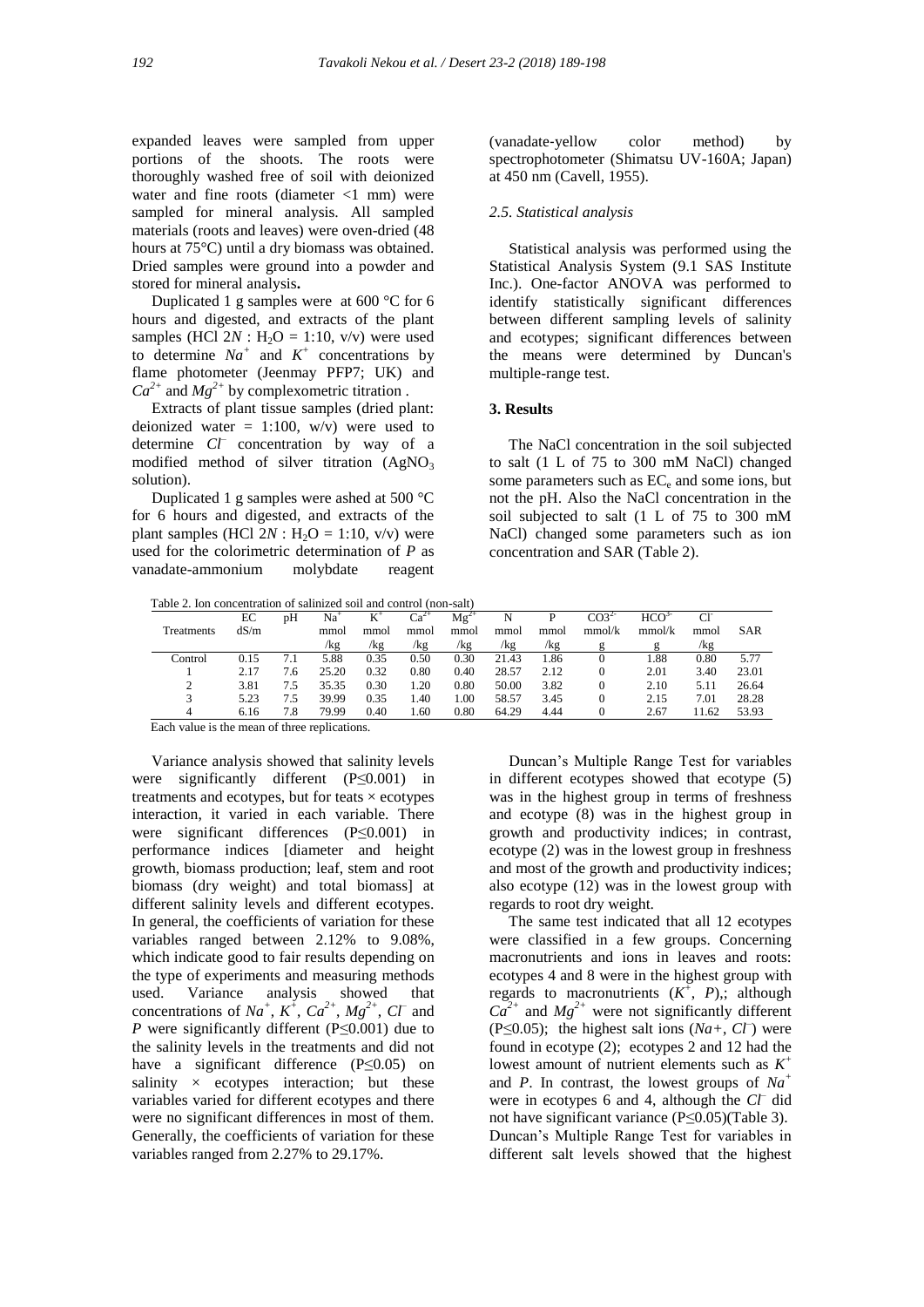freshness and diameter growth were those of the control specimens, whereas, the cuttings belonging to 75 mM NaCl treatment were in the highest group regarding performance traits such as height growth, biomass production; leaf, stem, root and total biomass (dry weight). In contrast, the lowest freshness and growth traits were observed for cuttings undergoing 300 mM NaCl treatment. Overall, the highest total biomass (dry weight) was observed for cuttings of the 75 mM NaCl treatment group with 37.75 g and the lowest total biomass (dry weight) was observed for cuttings treated with 300 mM NaCl with 30.08 g. Duncan's Multiple Range Test for variables in different treatments of salt levels indicated that all of the 12 ecotypes were classified into 5 groups from those with the highest ion concentration, except those of *Ca2+* and  $Mg^{2+}$  in leaves and roots.  $Ca^{2+}$  and  $Mg^{2+}$ did not have a sharp trend in different treatments of salt levels, and the cuttings were separated into fewer groups. The highest concentrations of nutrient elements such as  $K^+$ and *P* in the leaf and root were observed in the control specimens, followed by those treated with75 mM NaCl; in contrast the highest concentrations of  $Na^+$  and  $CI^-$  in leaves and roots were in the 300 mM NaCl treatment, wgucg aksi had the lowest concentration of nutrient elements such as  $K^+$  and  $P$ ; in contrast, the control cuttings had the lowest concentrations of  $Na<sup>+</sup>$  and  $Cl<sup>-</sup>$  in the leaves and roots (Table 4).

 Pearson Correlation Coefficients analysis showed a strong and positive correlation (P≤0.001) between performance indices [diameter and height growth, biomass production; leaf, stem and root biomass (dry weight) and total biomass]. In leaves and roots, there was a strong and positive correlation (P $\leq$ 0.001) between performance indices with  $K^+$ and *P*, a strong and negative correlation (P≤0.001) between performance indices with  $Na<sup>+</sup>$  and *Cl*<sup>–</sup>and no any correlation (P≤0.05) between performance indices with *Ca2+* and  $Mg^{2+}$ . Although, there was a strong and positive correlation (P≤0.001) between macronutrients  $(K^+ \text{ and } P).$ 

 There was a strong and positive correlation (P $\leq$ 0.001) between salt ions ( $Na^+$  and  $CI^-$ ).

Whereas, there was a strong and negative correlation (P≤0.001) between macronutrients  $(K^+ \text{ and } P)$  with salt ions  $(Na^+ \text{ and } Cl^-)$ . Also, there was a strong and positive correlation  $(P \le 0.001)$  between  $Ca^{2+}$  with  $Mg^{2+}$  in both leaves and roots. There was no any correlation (P  $\leq$ 0.05) between *K*<sup>+</sup> and *P* with *C* $a^{2+}$  and *M* $g^{2+}$ (Table 5).

# **4. Discussion**

 Salt increase (Control to 300mM NaCl) caused the increase in EC of soil from 0.63 to 6.70 dS/m, but did not affect soil pH, which varied between 7.02 and 7.45. The salt ions  $(Na^+, C\ell^-)$  were strongly enhanced by increasing salt levels with a high concentration of these ions in irrigation water, which resulted in their high concentration in the soil. Also, the macronutrients  $(K^+, Ca^{2+}, Mg^{2+}, N$  and *P*) were enhanced with an increase in salt levels, due to the disturbance of ion absorption by plants under conditions of high salinity.

 *P. euphratica* is greatly adapted to hostile desert environments and is an important model species in the assessment of physiological and molecular effects of abiotic stresses (Chen *et al.*, 2001). The effects of salt levels and ecotypes on performance indices showed significant difference, while no significant difference was seen in salt  $\times$  ecotype. The effects of salt levels on ion concentrations showed significant difference (except for  $Ca^{2+}$ ); the ecotype effects were varied and some ions showed significant differences while others were not different. Whereas the salt  $\times$  ecotype interaction of ion concentrations had no significant difference, it showed that the interaction of the two factors was independent. The results of this experiment indicated that *P. euphratica* is a salt-tolerant Poplar species despite being a non-halophyte. This agrees with the conclusions of (Wang *et al.*, 2008), but *P. euphratica* calluses show some similarity to halophytes in terms of salt adaptation (Zhang *et al.*, 2007). In the present study, the maximum growth rate was observed at 75 mM NaCl, which agrees with *Zhang et al.*, (2007) who reported the maximum growth rate at 50 mmol/l NaCl.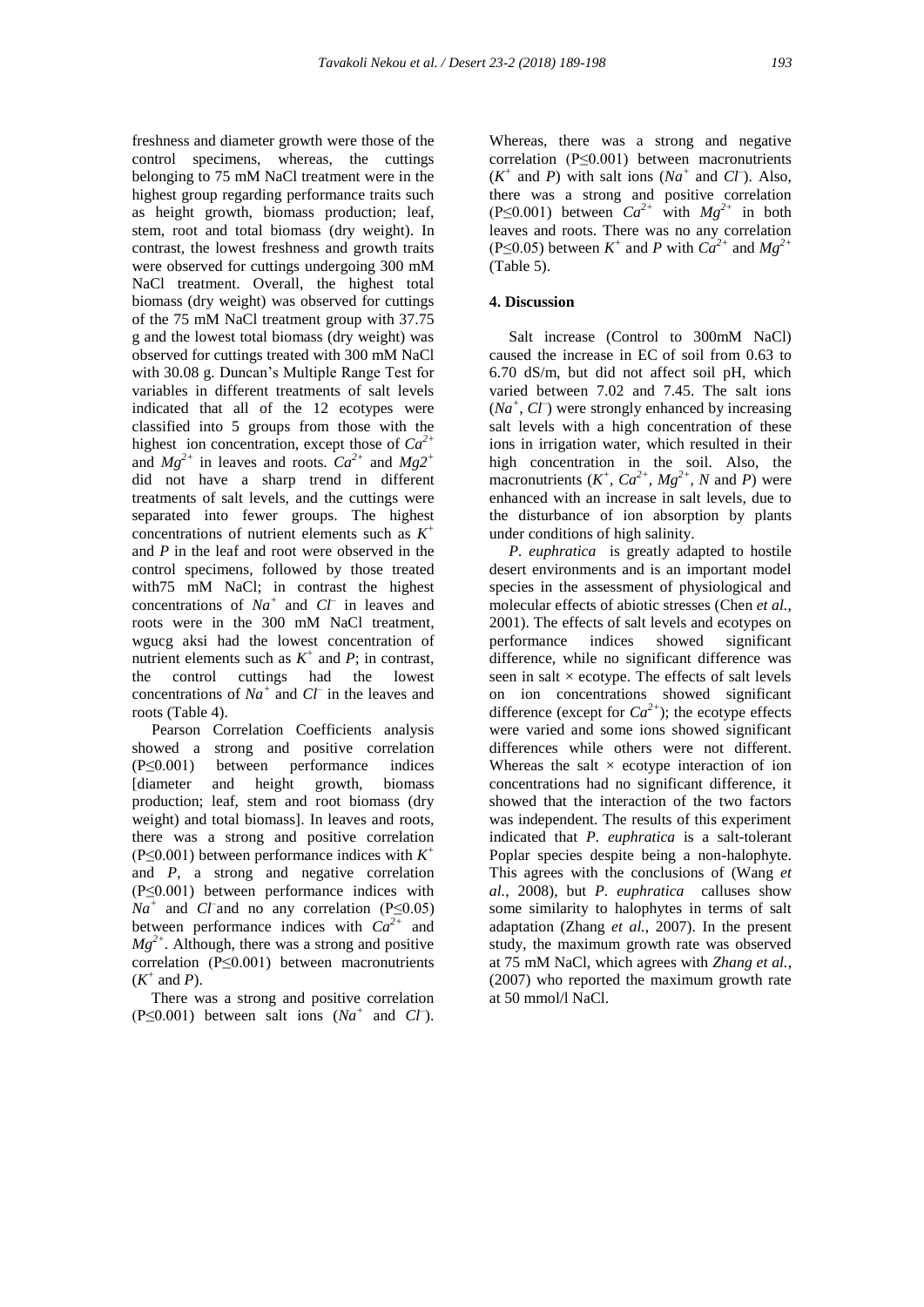| Variable                                                                | E1                      | E2                     | E3                      | E4                      | E <sub>5</sub>         | E6                     | E7                      | E8                    | E <sub>9</sub>          | E10                   | E11                  | E12                    |
|-------------------------------------------------------------------------|-------------------------|------------------------|-------------------------|-------------------------|------------------------|------------------------|-------------------------|-----------------------|-------------------------|-----------------------|----------------------|------------------------|
| Freshness (class)                                                       | $3.7100^{bc}$           | $3.6700^{\circ}$       | 3.7300bac               | $3.7100^{bc}$           | $3.7800^a$             | $3.7100^{bc}$          | $3.6900^{bc}$           | $3.7500^{ba}$         | $3.7100^{bc}$           | $3.7400^{ba}$         | $3.7100^{bc}$        | $3.6800^{bc}$          |
| Diameter growth (mm)                                                    | $0.3300^{ba}$           | $0.2300$ <sup>d</sup>  | $0.3300^{ba}$           | $0.3400^{ba}$           | $0.3300^{ba}$          | $0.3300^{ba}$          | $0.3100^{bc}$           | $0.3400^a$            | $0.3200^{bc}$           | $0.3400^a$            | $0.3300^{ba}$        | $0.3000^{\circ}$       |
| High growth (cm)                                                        | $21.6000^a$             | $18.7600$ <sup>d</sup> | 24.3100 <sup>b</sup>    | $25.790^{\circ}$        | $21.8200^{\circ}$      | $21.9700^{\circ}$      | $22.0400^{\circ}$       | $26.1500^a$           | $22.1400^{\circ}$       | $26.0100^a$           | $22.1200^{\circ}$    | $19.4100$ <sup>d</sup> |
| Biomass production (g)                                                  | $8.1300^{cb}$           | $6.7900$ <sup>d</sup>  | $10.3300^a$             | $10.3000^a$             | $8.2000^{cb}$          | 8.5400 <sup>b</sup>    | $8.1400^{cb}$           | $10.9000^a$           | 8.4400 <sup>b</sup>     | $10.5400^a$           | 8.4400 <sup>b</sup>  | $7.6200$ c             |
| Leaf dry weight $(g)$                                                   | $13.6000^{bc}$          | 11.8600 <sup>t</sup>   | $13.0600^{\circ}$       | $13.9800^{ba}$          | $13.0900$ <sup>d</sup> | $13.8300^{ba}$         | $13.2000$ <sup>dc</sup> | $14.1800^a$           | $13.3600$ <sup>dc</sup> | $13.8800^{ba}$        | $12.5600^{\circ}$    | $12.6100^e$            |
| Stem dry weight (g)                                                     | $12.9500$ <sup>dc</sup> | 11.7500 <sup>t</sup>   | $13.0100^{bdc}$         | $12.9700$ <sup>dc</sup> | $12.6900^{\text{edc}}$ | $13.1000^{bac}$        | $12.5400^{\circ}$       | $13.4500^a$           | $12.7100^{\text{edc}}$  | $13.3800^{ba}$        | $12.6600^{ed}$       | 11.8700 <sup>f</sup>   |
| Root dry weight (g)                                                     | $8.7400^a$              | $8.1500^{ab}$          | $8.9300^a$              | $8.8900^a$              | $8.7800^a$             | $8.8900^a$             | $8.7600^a$              | $9.0000^a$            | $8.7800^a$              | $8.9400^a$            | 8.0400 <sup>b</sup>  | 8.0100 <sup>b</sup>    |
| Total dry weight (g)                                                    | $35.2900^{\rm bdc}$     | 31.7600 <sup>f</sup>   | $35.0100$ <sup>dc</sup> | 35.8400bac              | $34.5600$ <sup>d</sup> | $35.8200^\mathrm{bac}$ | 34.5000 <sup>d</sup>    | $36.6400^a$           | $34.8600$ <sup>dc</sup> | $36.2000^{ba}$        | $33.2600^{\circ}$    | 32.4800 <sup>fe</sup>  |
| $Na^+$ (mmol.g <sup>-1</sup> <sub>DW Leaves</sub> )                     | $0.4350^{bc}$           | $0.4590$ <sup>a</sup>  | $0.4320^{ba}$           | $0.4350^{ba}$           | $0.4340^{ba}$          | $0.4290^{\circ}$       | $0.4480^{bac}$          | $0.4370^{bc}$         | $0.4470^{bac}$          | $0.4350^{bc}$         | $0.4390^{bac}$       | $0.4530^{ba}$          |
| $K^+$ (mmol.g <sup>-1</sup> <sub>DW Leaves</sub> )                      | $1.1920^a$              | $1.1570^{\rm b}$       | $1.2000^a$              | $1.2050^a$              | $1.1890^a$             | $1.1970^a$             | $1.1880^a$              | $1.2070^a$            | $1.1950^a$              | $1.1990^a$            | $1.1950^{\circ}$     | 1.6000 <sup>b</sup>    |
| $Ca^{2+}$ (mmol.g <sup>-1</sup> <sub>DW Leaves</sub> )                  | $0.2750$ <sup>a</sup>   | $0.2710^a$             | $0.2760^a$              | $0.2730^a$              | $0.2740^{\rm a}$       | $0.2750^a$             | $0.2710^a$              | $0.2750^{\text{a}}$   | $0.2740^a$              | $0.2760$ <sup>a</sup> | $0.2730^a$           | 0.2690 <sup>b</sup>    |
| $\text{Mg}^{2+}$ (mmol.g $^1_{\hspace{-0.5mm}\text{DW}\text{ Leaves}})$ | $0.1750^{\text{a}}$     | $0.1710^{b}$           | $0.1740^{\circ}$        | $0.1750^{\text{a}}$     | $0.1740^{\circ}$       | $0.1750^{\circ}$       | $0.1750^{\circ}$        | $0.1750^{\rm a}$      | $0.1740^{\circ}$        | $0.1740^{\circ}$      | $0.1730^a$           | $0.1710^a$             |
| $Cl^{-}$ (mmol.g <sup>-1</sup> <sub>DW Leaves</sub> )                   | $0.0470^a$              | $0.0490^{\text{a}}$    | $0.0450$ <sup>a</sup>   | $0.0440^a$              | $0.0470^{\rm a}$       | $0.0450$ <sup>a</sup>  | $0.0470^a$              | $0.0450^{\text{a}}$   | $0.0470^{\rm a}$        | $0.0440^a$            | $0.0460^a$           | $0.0470$ <sup>a</sup>  |
| $P$ (µmol.g <sup>-1</sup> <sub>DW Leaves</sub> )                        | $0.0271$ bac            | $0.0261$ <sup>d</sup>  | $0.0267$ bdac           | $0.0273^{ba}$           | $0.0267$ bdac          | $0.0271^{ba}$          | $0.0264^{bdc}$          | $0.0274$ <sup>a</sup> | $0.0271^{bac}$          | $0.0273^{ba}$         | $0.0262^{\text{dc}}$ | $0.0259$ <sup>d</sup>  |
| $Na^+$ (mmol.g <sup>-1</sup> <sub>DW Roots</sub> )                      | $0.2600^{ba}$           | $0.2700^a$             | $0.2500^{ba}$           | 0.2500 <sup>b</sup>     | $0.2600^{ba}$          | $0.2600^{ba}$          | $0.2600^{ba}$           | $0.2500^{ba}$         | $0.2500^{ba}$           | $0.2500^{ba}$         | $0.2600^{ba}$        | $0.2600^{ba}$          |
| $K^+$ (mmol.g <sup>-1</sup> <sub>DW Roots</sub> )                       | $0.4700^{ba}$           | $0.4600^{bc}$          | $0.4700^{ba}$           | $0.4800^a$              | $0.4700^{ba}$          | $0.4700^{ba}$          | $0.4600^{bc}$           | $0.4800^a$            | $0.4700^{ba}$           | $0.4800^{ba}$         | $0.4700^{ba}$        | $0.4500$ <sup>c</sup>  |
| $Ca^{2+}$ (mmol.g <sup>-1</sup> <sub>DW Roots</sub> )                   | $0.1800^a$              | $0.1790^{\rm a}$       | $0.1810^{a}$            | $0.1810^{a}$            | $0.1800^a$             | $0.1800^a$             | $0.1800^{\rm a}$        | $0.1820^a$            | $0.1800^{\rm a}$        | $0.1810^{a}$          | $0.1800^a$           | $0.1790^{\text{a}}$    |
| $Mg^{2+}$ (mmol.g <sup>-1</sup> <sub>DW Roots</sub> )                   | $0.8900$ <sup>a</sup>   | $0.8500^{\rm a}$       | $0.8900^{\rm a}$        | $0.8900^{\rm a}$        | $0.8900^a$             | $0.8900^a$             | $0.8700^a$              | $0.9100^a$            | $0.8900^{\rm a}$        | $0.9100^a$            | $0.8700^{\rm a}$     | $0.8100^a$             |
| $Cl^{-}$ (mmol.g <sup>-1</sup> <sub>DW Roots</sub> )                    | 0.0250 <sup>b</sup>     | $0.0280$ <sup>a</sup>  | $0.0260^{ba}$           | $0.0260^{ba}$           | 0.0250 <sup>b</sup>    | $0.0270^{ba}$          | $0.0270^{ba}$           | 0.0250 <sup>b</sup>   | $0.0270^{ba}$           | 0.0260 <sup>b</sup>   | $0.0270^{ba}$        | $0.0270^{ba}$          |
| $P$ (µmol.g <sup>-1</sup> <sub>DW Roots</sub> )                         | $0.0096$ ebdac          | $0.0081$ <sup>f</sup>  | $0.0101^{bac}$          | $0.0097^{\rm bdac}$     | $0.0095^{\text{edc}}$  | $0.0097$ bdac          | $0.0091$ <sup>ed</sup>  | $0.0104^a$            | $0.0095^{\rm ebdc}$     | $0.0103^{ba}$         | $0.0097^{\rm bdac}$  | $0.0088$ <sup>ef</sup> |

Table 3. Duncan's Multiple Range Test for variables in ecotypes

Means with the same letter in the rows are not significantly different at P≤0.05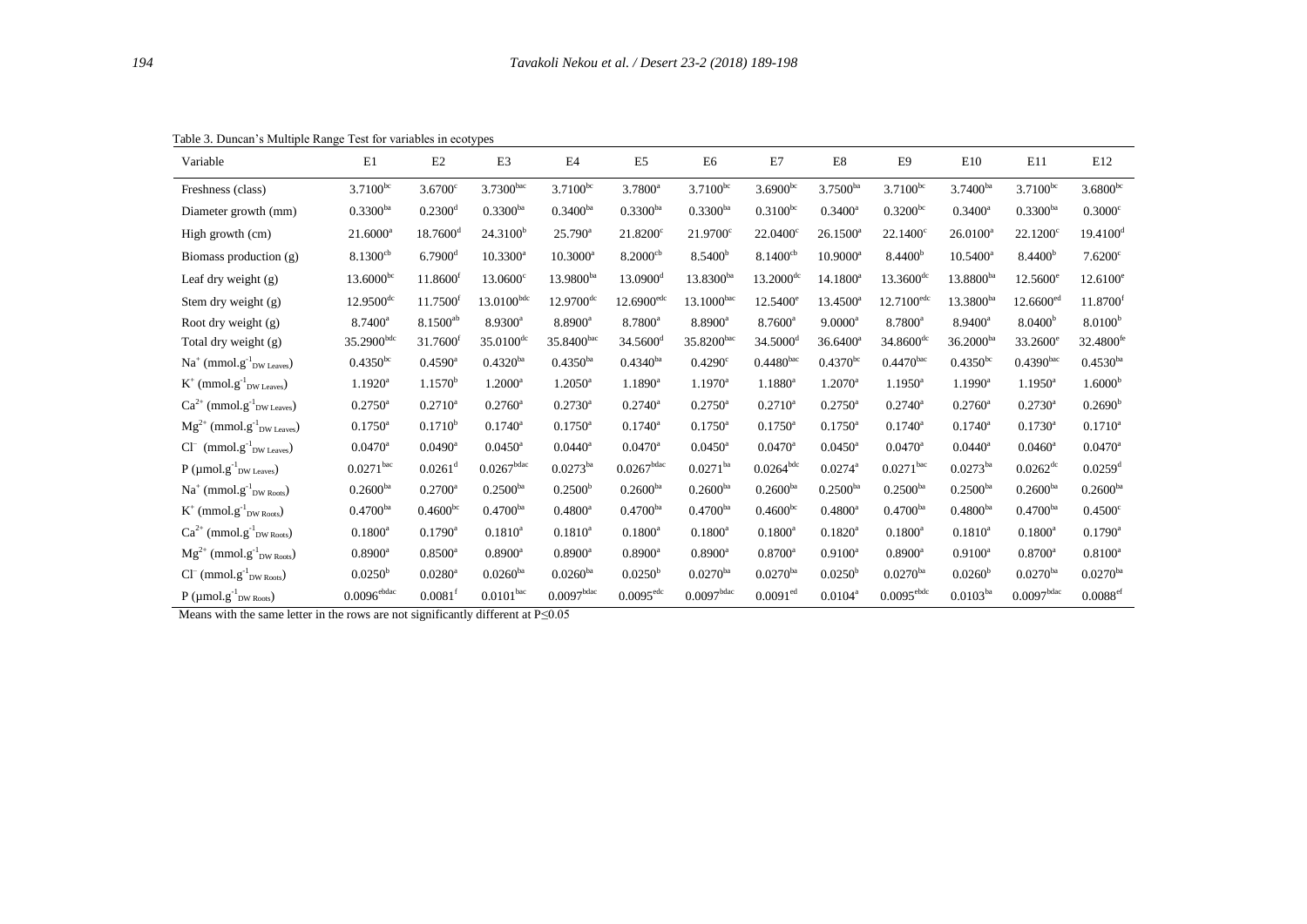| Variable                                               | Treatments            |                      |                      |                       |                       |  |  |  |  |  |  |  |
|--------------------------------------------------------|-----------------------|----------------------|----------------------|-----------------------|-----------------------|--|--|--|--|--|--|--|
|                                                        | Control               | 75 mM                | 150 mM               | $225 \text{ mM}$      | 300 mM                |  |  |  |  |  |  |  |
| Freshness (class)                                      | $3.970^{\rm a}$       | $3.960^{\rm a}$      | 3.900 <sup>b</sup>   | 3.890 <sup>b</sup>    | 2.870 <sup>c</sup>    |  |  |  |  |  |  |  |
| Diameter growth (mm)                                   | $0.350^{\rm a}$       | $0.340^{ba}$         | $0.330^{bc}$         | 0.320 <sup>c</sup>    | $0.270$ <sup>d</sup>  |  |  |  |  |  |  |  |
| High growth (cm)                                       | 25.470 <sup>b</sup>   | $26.330^{a}$         | $24.040^{\circ}$     | $21.610$ <sup>d</sup> | $15.930^e$            |  |  |  |  |  |  |  |
| Biomass production (g)                                 | $9.830^{a}$           | $9.890^{\rm a}$      | $9.330^{b}$          | $8.740^{\circ}$       | $6.530$ <sup>d</sup>  |  |  |  |  |  |  |  |
| Leaf dry weight $(g)$                                  | $13.530^{b}$          | $14.470^a$           | 13.390 <sup>b</sup>  | $13.020^{\circ}$      | $11.920$ <sup>d</sup> |  |  |  |  |  |  |  |
| Stem dry weight (g)                                    | 13.670 <sup>b</sup>   | $14.200^a$           | 13.540 <sup>b</sup>  | $11.990^{\circ}$      | 10.380 <sup>d</sup>   |  |  |  |  |  |  |  |
| Root dry weight (g)                                    | $8.930^{ba}$          | $9.080^a$            | $8.910^{ba}$         | 8.600 <sup>b</sup>    | 7.780 <sup>c</sup>    |  |  |  |  |  |  |  |
| Total dry weight (g)                                   | 36.130 <sup>b</sup>   | $37.750^{\circ}$     | 35.840 <sup>b</sup>  | $33.620^{\circ}$      | $30.080$ <sup>d</sup> |  |  |  |  |  |  |  |
| $Na^+$ (mmol.g <sup>-1</sup> <sub>DW Leaves</sub> )    | $0.054^{\circ}$       | $0.459^{\rm d}$      | 0.496 <sup>c</sup>   | $0.538^{\rm b}$       | $0.645^{\circ}$       |  |  |  |  |  |  |  |
| $K^+$ (mmol.g <sup>-1</sup> <sub>DW Leaves</sub> )     | $1.347^{\rm a}$       | $1.234^b$            | 1.206 <sup>c</sup>   | $1.144^d$             | $1.021^e$             |  |  |  |  |  |  |  |
| $Ca^{2+}$ (mmol.g <sup>-1</sup> <sub>DW Leaves</sub> ) | 0.271 <sup>b</sup>    | $0.269$ <sup>c</sup> | $0.273^{\text{cb}}$  | $0.280^{\rm a}$       | $0.273^{\text{cb}}$   |  |  |  |  |  |  |  |
| $Mg^{2+}$ (mmol.g <sup>-1</sup> <sub>DW Leaves</sub> ) | $0.176^{\rm a}$       | $0.173^{\rm a}$      | $0.174^{\rm a}$      | $0.173^{\rm a}$       | $0.173^{\rm a}$       |  |  |  |  |  |  |  |
| $Cl^{-}$ (mmol.g <sup>-1</sup> <sub>DW Leaves</sub> )  | 0.020 <sup>d</sup>    | $0.041$ <sup>c</sup> | 0.044 <sup>c</sup>   | $0.055^{\rm b}$       | $0.071$ <sup>a</sup>  |  |  |  |  |  |  |  |
| $P$ (µmol.g <sup>-1</sup> <sub>DW Leaves</sub> )       | $0.0328$ <sup>a</sup> | $0.0317^b$           | 0.0274c              | $0.0246^d$            | $0.0174^e$            |  |  |  |  |  |  |  |
| $Na^+$ (mmol.g <sup>-1</sup> <sub>DW Roots</sub> )     | 0.056 <sup>e</sup>    | 0.193 <sup>d</sup>   | $0.255$ <sup>c</sup> | $0.333^{b}$           | $0.446^{\circ}$       |  |  |  |  |  |  |  |
| $K^+$ (mmol.g <sup>-1</sup> <sub>DW Roots</sub> )      | 0.501 <sup>b</sup>    | $0.511^{a}$          | $0.478$ c            | $0.461$ <sup>d</sup>  | $0.399^e$             |  |  |  |  |  |  |  |
| $Ca^{2+}$ (mmol.g <sup>-1</sup> <sub>DW Roots</sub> )  | $0.158$ c             | $0.166^{cb}$         | $0.177^{\text{cb}}$  | $0.216^a$             | $0.183^{b}$           |  |  |  |  |  |  |  |
| $Mg^{2+}$ (mmol.g <sup>-1</sup> <sub>DW Roots</sub> )  | 0.079 <sup>c</sup>    | $0.082$ <sup>c</sup> | $0.085^{bc}$         | $0.096^{ba}$          | $0.099$ <sup>a</sup>  |  |  |  |  |  |  |  |

 $0.020<sup>d</sup>$ 

 $0.012^{b}$ 

 $0.025^{\circ}$ 

 $0.010^c$ 

 $0.035^{\rm b}$ 

 $0.008<sup>d</sup>$ 

 $0.043^a$ 

 $0.006<sup>e</sup>$ 

Table 4. Duncan's Multiple Range Test for variables in treatments of salt levels

Means with the same letter in the rows are not significantly different at P≤0.05.

 $Cl^-(mmol. g<sup>-1</sup><sub>DW Roots</sub>)$  0.009<sup>e</sup>

 $P \text{ (µmol.g}^{-1}\textsubscript{DW Roots})$  0.013<sup>a</sup>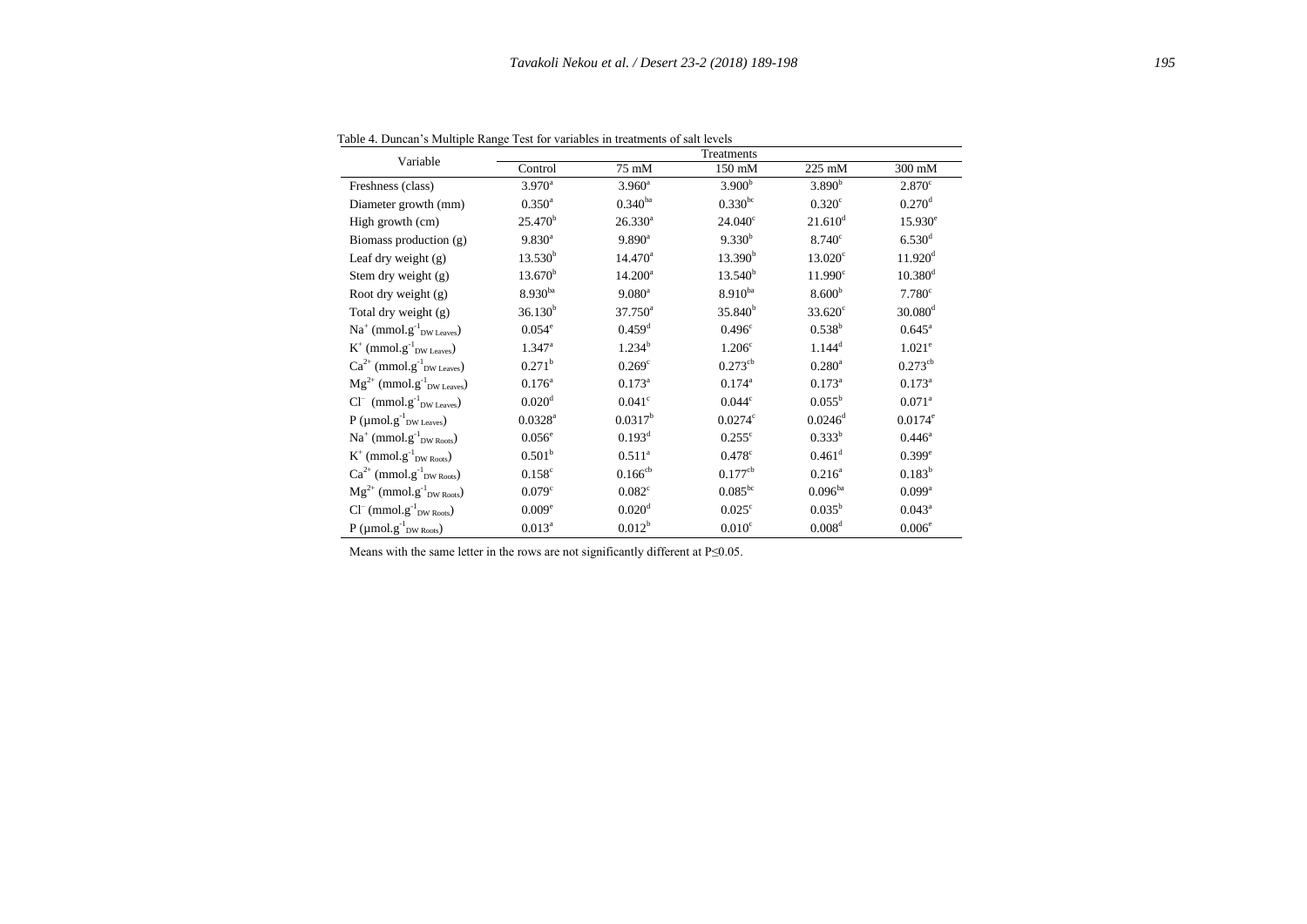Table 5. Pearson Correlation Coefficients analysis between variables

|                 | C <sub>1</sub> | C <sub>2</sub> | C <sub>3</sub> | C <sub>4</sub> | C <sub>5</sub> | C <sub>6</sub> | C7      | C8      | C9      | C10     | C11     | C12     | C13     | C14     | C15     | C16     | C17     | C18     | C19     | C <sub>20</sub> |
|-----------------|----------------|----------------|----------------|----------------|----------------|----------------|---------|---------|---------|---------|---------|---------|---------|---------|---------|---------|---------|---------|---------|-----------------|
| C <sub>1</sub>  | 1.00           |                |                |                |                |                |         |         |         |         |         |         |         |         |         |         |         |         |         |                 |
| C <sub>2</sub>  | 0.68           | 1.00           |                |                |                |                |         |         |         |         |         |         |         |         |         |         |         |         |         |                 |
| C <sub>3</sub>  | 0.76           | 0.81           | 1.00           |                |                |                |         |         |         |         |         |         |         |         |         |         |         |         |         |                 |
| C <sub>4</sub>  | 0.65           | 0.81           | 0.91           | 1.00           |                |                |         |         |         |         |         |         |         |         |         |         |         |         |         |                 |
| C <sub>5</sub>  | 0.61           | 0.77           | 0.86           | 0.79           | 1.00           |                |         |         |         |         |         |         |         |         |         |         |         |         |         |                 |
| C <sub>6</sub>  | 0.79           | 0.80           | 0.90           | 0.81           | 0.84           | 1.00           |         |         |         |         |         |         |         |         |         |         |         |         |         |                 |
| C7              | 0.51           | 0.53           | 0.59           | 0.55           | 0.58           | 0.62           | 1.00    |         |         |         |         |         |         |         |         |         |         |         |         |                 |
| C8              | 0.74           | 0.81           | 0.90           | 0.82           | 0.92           | 0.95           | 0.78    | 1.00    |         |         |         |         |         |         |         |         |         |         |         |                 |
| C9              | $-0.56$        | $-0.54$        | $-0.54$        | $-0.46$        | $-0.35$        | $-0.57$        | $-0.33$ | $-0.49$ | 1.00    |         |         |         |         |         |         |         |         |         |         |                 |
| C10             | 0.80           | 0.74           | 0.79           | 0.69           | 0.62           | 0.84           | 0.51    | 0.76    | $-0.90$ | 1.00    |         |         |         |         |         |         |         |         |         |                 |
| C11             | 0.03           | 0.24           | 0.09           | 0.16           | 0.12           | $-0.03$        | 0.11    | 0.06    | 0.11    | $-0.06$ | 1.00    |         |         |         |         |         |         |         |         |                 |
| C12             | 0.09           | 0.43           | 0.23           | 0.33           | 0.33           | 0.24           | 0.26    | 0.31    | $-0.13$ | 0.19    | 0.47    | 1.00    |         |         |         |         |         |         |         |                 |
| C13             | $-0.73$        | $-0.70$        | $-0.72$        | $-0.64$        | $-0.56$        | $-0.78$        | $-0.47$ | $-0.71$ | 0.90    | $-0.96$ | 0.09    | $-0.27$ | 1.00    |         |         |         |         |         |         |                 |
| C14             | 0.86           | 0.72           | 0.83           | 0.69           | 0.71           | 0.89           | 0.54    | 0.83    | $-0.78$ | 0.95    | $-0.12$ | 0.16    | $-0.90$ | 1.00    |         |         |         |         |         |                 |
| C15             | $-0.75$        | $-0.64$        | $-0.73$        | $-0.60$        | $-0.55$        | $-0.78$        | $-0.44$ | $-0.69$ | 0.92    | $-0.97$ | 0.17    | $-0.11$ | 0.95    | $-0.94$ | 1.00    |         |         |         |         |                 |
| C16             | 0.84           | 0.79           | 0.87           | 0.77           | 0.78           | 0.91           | 0.58    | 0.88    | $-0.62$ | 0.86    | 0.06    | 0.34    | $-0.81$ | 0.93    | $-0.81$ | 1.00    |         |         |         |                 |
| C17             | 0.01           | 0.30           | $-0.03$        | 0.11           | 0.11           | $-0.01$        | 0.05    | 0.05    | 0.19    | $-0.10$ | 0.52    | 0.43    | 0.10    | $-0.12$ | 0.22    | 0.04    | 1.00    |         |         |                 |
| C18             | $-0.20$        | 0.20           | $-0.09$        | 0.05           | 0.07           | $-0.06$        | 0.01    | 0.00    | 0.20    | $-0.16$ | 0.54    | 0.42    | 0.14    | $-0.22$ | 0.26    | $-0.06$ | 0.86    | 1.00    |         |                 |
| C19             | $-0.73$        | $-0.65$        | $-0.74$        | $-0.61$        | $-0.57$        | $-0.80$        | $-0.47$ | $-0.72$ | 0.89    | $-0.96$ | 0.17    | $-0.16$ | 0.95    | $-0.94$ | 0.98    | $-0.83$ | 0.22    | 0.26    | 1.00    |                 |
| C <sub>20</sub> | 0.76           | 0.77           | 0.83           | 0.73           | 0.71           | 0.87           | 0.54    | 0.82    | $-0.77$ | 0.91    | $-0.07$ | 0.22    | $-0.87$ | 0.93    | $-0.89$ | 0.89    | $-0.08$ | $-0.15$ | $-0.91$ | 1.00            |

The correlation coefficient above 0.25, 0.20, and 0.15 are significantly different at p<0.001, p<0.01, p<0.05, respectively, and below 0.15 are not significantly different at P≤0.05.

C1: Freshness (class); C2: Diameter growth (mm); C3: High growth (cm); C4: Biomass production (g); C5: Leaf dry weight (g); C6: Stem dry weight (g); C7: Root dry weight (g); C8: Total dry weight (g); C8: Total dry weight ( Na<sup>+</sup> (mmol.g<sup>-1</sup><sub>DW Leaves</sub>); C10: K<sup>+</sup> (mmol.g<sup>-1</sup><sub>DW Leaves</sub>); C11: Ca<sup>2+</sup> (mmol.g<sup>-1</sup><sub>DW Leaves</sub>); C12: Mg<sup>2+</sup> (mmol.g<sup>-1</sup><sub>DW Leaves</sub>); C13: Cl<sup>-</sup> (mmol.g<sup>-1</sup><sub>DW Leaves</sub>); C14: P (µmol.g<sup>-1</sup><sub>DW Leaves</sub>); C15: Na<sup>+</sup> (m  $(\text{mmol.g}^{\text{-1}}_{\text{DW Roots}})$ ; C17: Ca<sup>2+</sup> (mmol.g<sup>-1</sup><sub>DW Roots</sub>); C18: Mg<sup>2+</sup> (mmol.g<sup>-1</sup><sub>DW Roots</sub>); C19: Cl<sup>-</sup> (mmol.g<sup>-1</sup><sub>DW Roots</sub>); C20: P (µmol.g<sup>-1</sup><sub>DW Roots</sub>)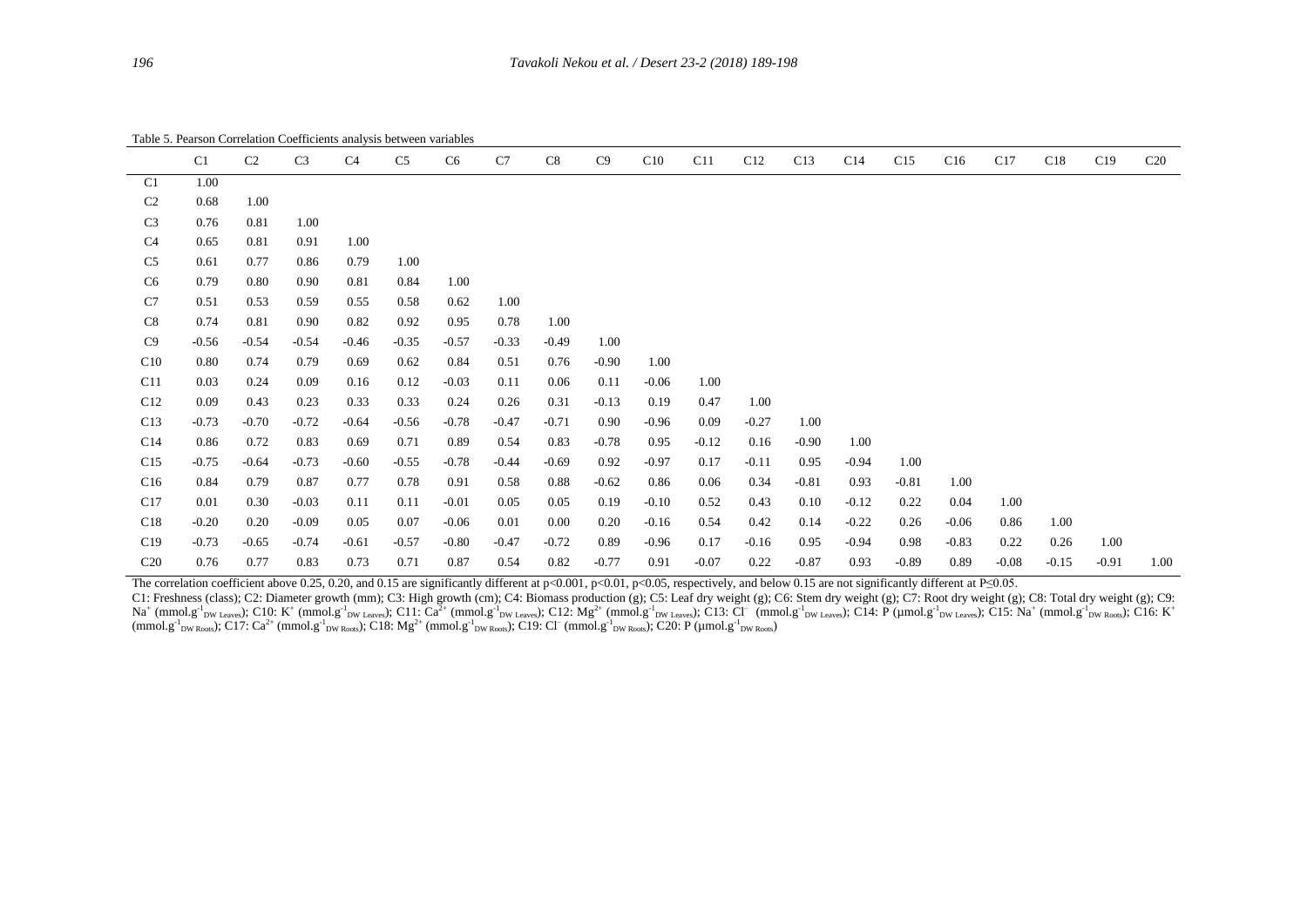The salt ions  $(Na^+, C\mathcal{F})$ , were enhanced with simultaneous salt treatments in plant leaves and roots; but the accumulation of these ions in plant tissues was less than that in the soil; this indicates that there are some mechanisms to exclude salt or strategies for its excretion; previous research is compatible with these recent results (Zeng *et al.*, 2009). The *P. euphratica's* potential to tolerate high salt concentrations is because of its high capacity to exclude  $Na^+$  and  $Cl^-$  ions at the root level (Sun *et al.*, 2010). *P. euphratica* can tolerate a great deal of salt in its leaves (Arndt *et al.*, 2004), and this has been attributed to the compartmentalization of  $Na<sup>+</sup>$  into the apoplast (Ottow *et al.*, 2005). The macronutrients  $(K^+, P)$ decreased with simultaneous salt treatment in the plant leaves and roots; but the accumulation of these ions in plant tissue was much more than that in the soil; this showed that *P. euphratica*  had a comparatively higher amount of net uptake and transport of  $K^+$ . Thus, *P. euphratica* retained a high capacity for  $K^+$  uptake and transport in the presence of high external *Na<sup>+</sup>* concentrations, which appeared to result from preferential uptake of  $K^+$  vis-à-vis  $Na^+$  (Flowers *et al*., 1977; Mills *et al.*, 1985). The macronutrients  $(Ca^{2+}, Mg^{2+})$  were enhanced with simultaneous salt treatments in the leaves and roots, except for leaf  $Mg^{2+}$  which was not significantly different (P≤0.05), this was in agreement with Chen *et al.*, (2001). The *Na<sup>+</sup>* current in the maize root's plasma membrane was to some extent restrained by extracellular  $Ca^{2+}$  (Roberts and Tester, 1997).  $Ca^{2+}$  inhibited  $Na<sup>+</sup>$  influx more effectively in a hexaploid variety of wheat, which is more salt-tolerant than tetraploid varieties (Allen *et al.*, 1995).

 There was a strong and positive correlation between performance indices and macronutrients, especially  $K^+$  and  $P$ . On the other hand, there was a strong and positive correlation between macronutrients, especially  $K^+$  and *P*; this proved that there is synergism taking place during ion uptake. There was a strong and negative correlation between macronutrients (especially,  $K^+$  and *P*) and salt ions  $(Na^+$  and  $CI^-)$ ; this proved that there was some competition in the uptake of these ions. The decreased  $K^+$  is the result of a competitive process between  $K^+$  and  $Na^+$  (Grattan and Grieve, 1992; Subbarao *et al.*, 1990). Also, there was a strong and positive correlation between the salt ions  $Na^+$  and *Cl*); this proved the existence of synergy in the uptake of these ions. There was a weak and positive correlation between macronutrient  $Ca^{2+}$  and salt ions *Na<sup>+</sup>* ,which showed an adaptive mechanism in

this species for salt tolerance. It is probable that the high level of  $Ca^{2+}$  in the root of *P*. *euphratica* could contribute to retain a high capacity of limiting salt uptake and transport under salt stress, because  $Ca^{2+}$  is crucial for preserving the structural integrity and selective permeability of root membranes (Cramer *et al.*, 1985).

# **5. Conclusions**

 Although *P. eupratica* is not a well-known halophyte, it displays some characteristics of halophytes, of which we can point out the maximum growth rate of *P. eupratica* in low salt conditions compared with the control (nonsalt). This plant has multiple mechanisms to deal with salt stress. The key mechanisms of salt tolerance in this plant are as follows: firstly, excluding  $Na^+$  and  $CI^-$  from the roots. Secondly, compartmentalization of *Na<sup>+</sup>* and *Cl–* in the roots and leaves under stressful conditions. Thirdly, stopping the excessive reduction of macronutrient K+.

 There is evidence that in *P. eupratica, Na<sup>+</sup>* acts like an osmolyte. The role of *Na<sup>+</sup>* as an osmolyte is cheaper than compatible solutes, as their synthesis is more expensive energy wise . When the plant is subjected to excessive salt, it needs to reduce osmotic potential for uptake water. As the research shows, the accumulation of salt in the tissues of the plant and ability to compartmentalize ions can be present as mechanism for salt tolerance both in halophytes and glycophytes. *P. eupratica* is able to absorb  $K^+$  ions in the presence of high concentrations of *Na<sup>+</sup>* and transport it to the tissues. The prevention of excessive reduction of  $K^+$  will enhance the  $K^+$  /  $Na^+$  balance.

## **Acknowledgements**

 This research was funded in part by the University of Tehran, with the cooperation of the Rangeland and Forest Research Institute (RFRI); Dr. Abbas Pourmeidani is sincerely acknowledged for the data analysis. We thank Hossein Bayat for his assistance in the greenhouse and Yusef Asadollahi for his contribution to the ion analysis.

## **References**

- Allen, E.G., R.G.W. Jones, R.A. Leigh, 1995. Sodium transport in plasma membrane vesicles isolated from wheat genotypes with differing  $K^+/Na^+$  discrimination traits. Plant Cell & Environment, 18; 105-115.
- Ansari, R., S.M. Alam, S.S.M. Naqvi, N.E. Marcar, S. Ismaeil, 1999. Response of Woody Species to